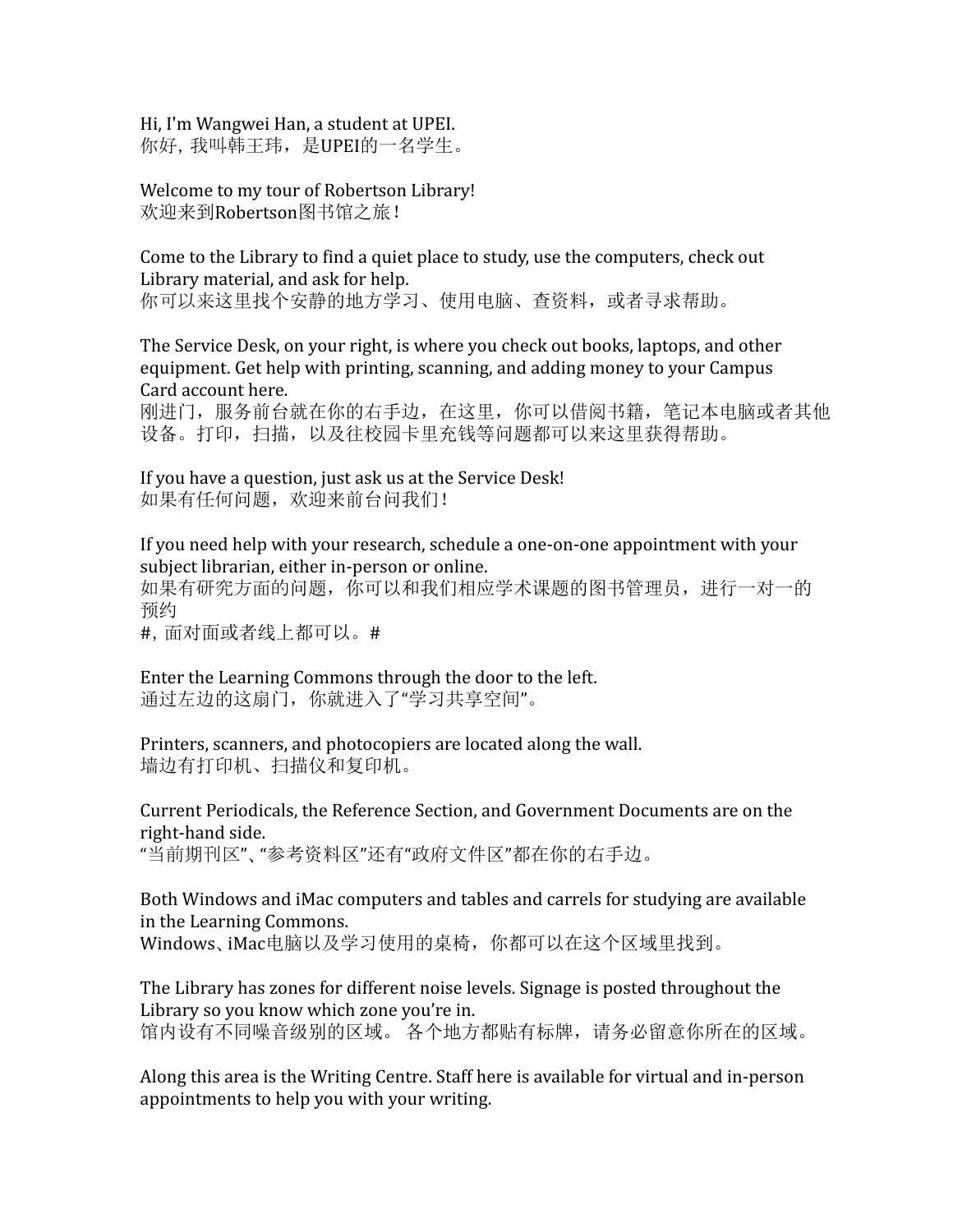沿着这里走是"写作中心"。 这里的工作人员可以通过线上或面对面的预约来帮助你 解决写作问题。

This is the Special Collections area. Special Collections houses PEI Collections, University Archives, and the microform section. Contact Simon from the Subject Librarians page on our website to book an appointment to access this material. 这里是"特别馆藏区",包含了PEI藏品、大学档案馆还有微缩资料区。你可以通过图 书馆网站上的,学术主题 图书管理员 页面,联系 Simon 来预约访问这些资料。

Pass through the door at the back of the Learning Commons and you'll see that the hallway connects back out to the Service Desk. 穿过"学习共享空间"后面的门,你会看到一条走廊与服务前台相连。

The LINC and the Language Lab are to your right. Many modern language classes offered at UPEI are scheduled in the Language Lab. It is also open for student use when not booked for a class.

LINC和"语言实验室"就在你的右边,UPEI提供的许多现代语言课都被安排在"语言 实验室"。没有课的时候,学生也可以使用。

The LINC is also located in this section. This room is only open for Library Instruction classes. LINC(图书馆指导中心)也位于此区域, 这里只向图书馆指导课程开放。

This doorway leads to the Collaboratory. Computers, CDs, LPs, DVDs, and a study room are located here.

这边这扇门通向"合作空间",这里有电脑、CD(光盘)、LP(唱片)、DVD(多功能光 盘)还有一个自习室。

Gender-neutral washrooms and an elevator are located to your right in the lobby, behind the stairs. Gender-specific washrooms are available upstairs in the same location.

回到大厅,楼梯后边,也就是你的右手边,有俩个中性洗手间和电梯。楼上,相同的 的位置,有针对不同性别的洗手间。

Up the stairs, to your right, you'll see the Reading Room. The Reading Room is a large open study space, with tables and carrels for quiet study. A Computer Lab is located here as well. You can use the computers in this lab when the room isn't booked for a class.

走上楼梯,"阅览室"就在你的右手边,这是一个宽敞的公共学习空间,备有桌椅,可 以安静学习。"计算机实验室(机房)"也在这里,没有人上课的时候,你可以使用里 面的电脑。

As you exit the Reading Room, you can enter the Bound Periodical stacks through this door. This collection contains older or back issues of the Current Periodicals on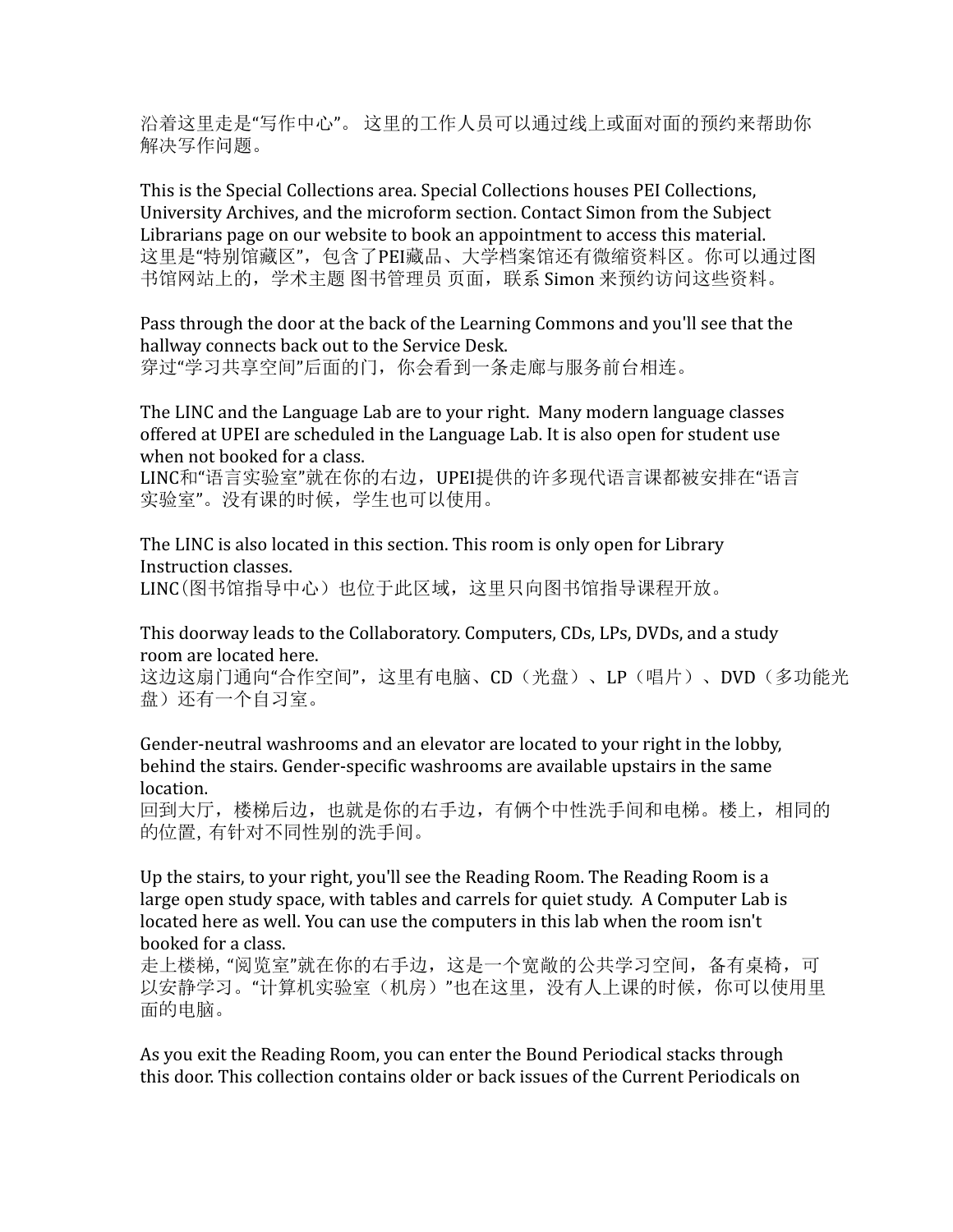the Main Level. The vast majority of our periodicals are available only in electronic format and accessed through our library databases.

离开"阅览室"后,你可以通过这扇门进入"装订期刊区", 该区域主要收集一楼"当前 期刊区"的旧刊或者过刊。 我们绝大多数的期刊仅以电子格式提供,你可通过我们的 图书馆数据库访问。

Down this hall are several group study rooms. Study rooms are available to students for a 3-hour time slot and are booked online through the Library website. Most group study rooms contain a computer, an LCD screen, and a Whiteboard. 沿着这条走廊有几个小组自习室,可供学生每次使用 3 小时,你可以通过图书馆网 站线上预订。 大多数自习室都包含电脑、液晶屏和白板。

At the end of this hallway, you will see the Soundproof Booth. This is a perfect space for recording videos, conducting online interviews, or anything else where you don't want any background noise. This room is also booked online.

在这条走廊的尽头,你会看到"隔音棚"。 这是录制视频和进行线上采访的绝佳场所, 任何你不希望有背景噪音的事都可以来这里完成。 这个房间也是通过线上预定。

Study carrels are located all along the outside walls of the stacks area. Discover your favourite study carrel location! 书库外墙的边上有很多学习隔间。 来看看你最喜欢其中哪一个的位置吧!

Two small group study rooms are available at the end of the hall. 这条走廊的尽头还有俩个小型小组自习室。

The Circulating Book Collection is located on the numerous orange shelving units. "流通图书收藏处"就在众多的橙色书架单元这里。

The Sun Room is also located here. Many students have noted this room as a favourite place in the Library to study and is a cozy, quiet spot to enjoy the sunlight! "阳光房"也位于这里,许多同学都把它作为来图书馆学习的首选,舒适、安静,可以 尽情享受温暖的阳光!

On the other side of the Sun Room is the Oversize Book Collection and more study carrels. 阳光房的另一边是"特大号书籍收藏处"以及更多的学习隔间。

Bookable single study rooms are located in this area. 可预定的单人自习室也在这片区域。

There are more computers and carrels along the back wall of this area. 靠后墙的地方还有更多的电脑和学习隔间。

If you get lost in the stacks, one way to the exit is to find the PR book section and locate the exit door.